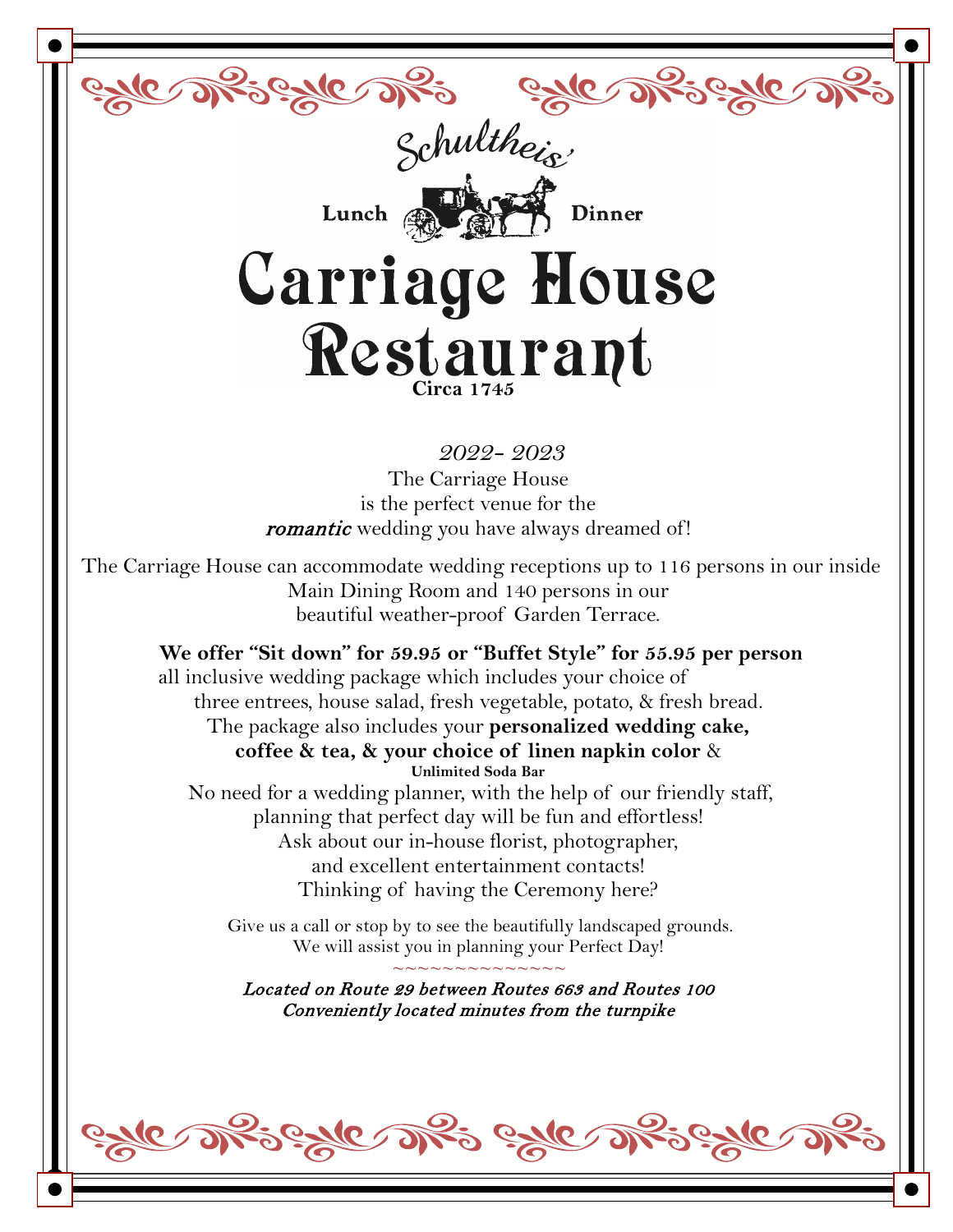

## **Choose Three Dinner Entrees Chicken, Seafood, Meat, Pasta**

**Filet Mignon** 8 oz Filet Broiled to perfection in a Cabernet wine sauce

**Chicken Adige** Sautéed chicken breast topped with sliced tomatoes, fresh baby mozzarella cheese in a white wine sauce

**Jaeger Chicken** Sautéed chicken breast in a classic hunter sauce: tomatoes, onions, forest mushrooms, tarragon, bacon in a brandy demi-glace

**Chicken Valdostano** Chicken sautéed then topped with black forest ham, Fontina cheese, almonds in a white wine demi-glace

#### **Chicken ala Rosa**

Sautéed chicken & penne pasta tossed in a roasted tomato basil sauce then topped with freshly shaved Romano cheese and a touch of cream

**Broiled Haddock**

Broiled filet with a fine herb crust served in a light butter sauce

**Baked Salmon** Salmon filet wrapped in a pastry with asparagus, lump crab meat in a beurre blanc sauce

**Fresh Catch of the Day…market value** May add crab meat or Lobster Tail to any entrée

**Shrimp Provençale** Sautéed gulf shrimp with cherry tomatoes, fresh basil, garlic & olive oil over cappelini pasta

#### **Penne Della Casa**

Fresh garden vegetables sautéed in a roasted tomato basil sauce over penne pasta

**Sautéed Pork Filet**

Sautéed boneless pork medallions, sliced apples, shallots in a demi-glace and applejack brandy

**Beef Burgundy**

Tender braised filet beef tips sautéed red wine & mushroom sauce over home-made spaetzles

#### **New York Strip Steak**

10 oz Strip Served in a rich peppercorn demi-glace topped with crisp Tyrolean onions

#### **Broiled Stuffed Flounder**

Broiled flounder stuffed with jumbo lump crab meat in a beurre blanc

#### **Veal Picante**

Sautéed medallions of veal in a lemon butter and white wine sauce

**Veal Madeira**

Sautéed medallions of veal with oyster mushrooms in a Madeira wine sauce

**Wiener Schnitzel** Sautéed breaded veal cutlet in white wine, capers, & browned butter sauce

**Prime Rib Au Jus**  10 oz Prime Rib served in natural Au Jus with a horseradish cream sauce

<u>le s</u>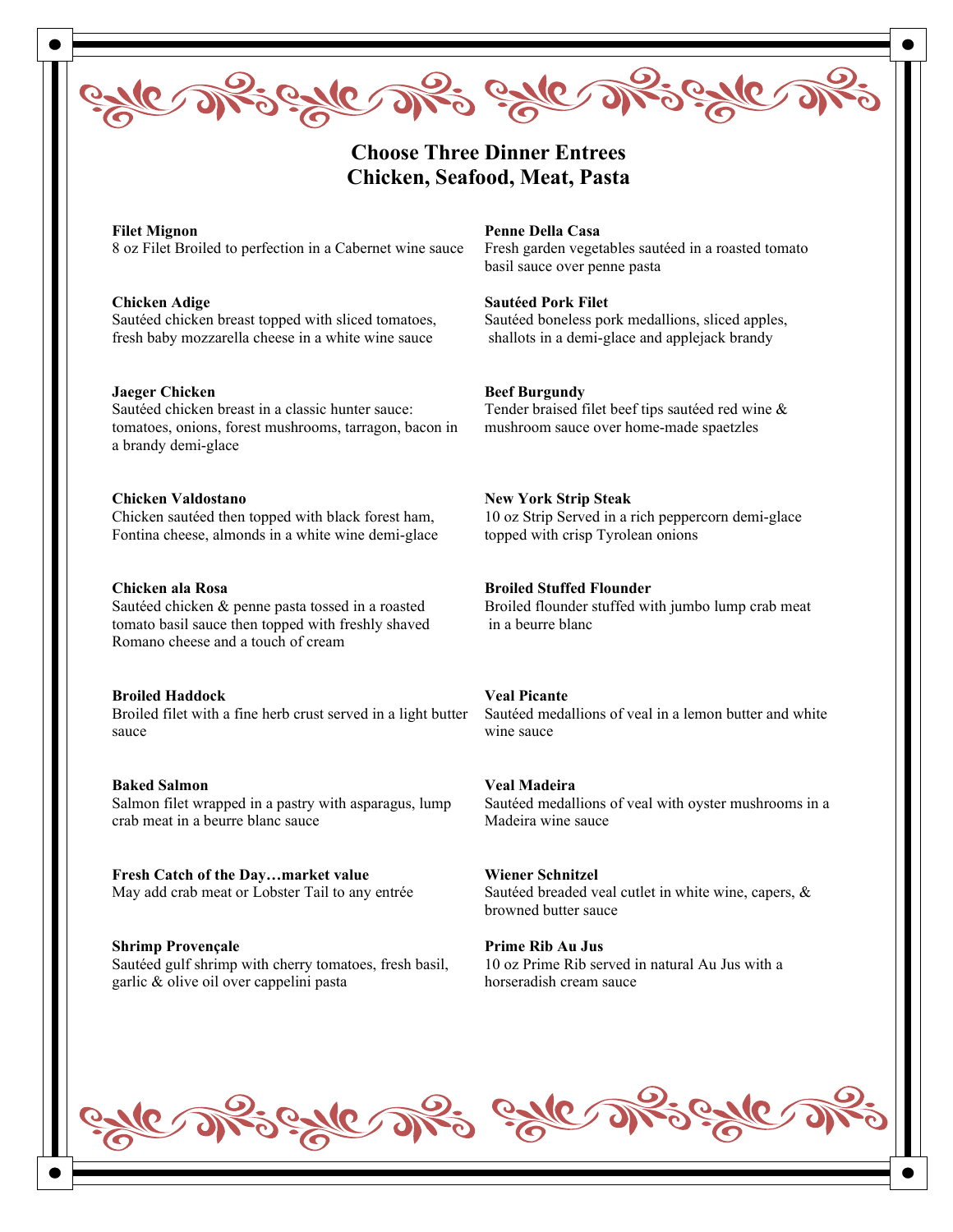Hors'doeuvres Packages

<u>este afseste afs este afseste afs</u>

**Package #1** Choose 6**………………………\$6.95 per person** Bruschetta Mini-ham and cheese Stromboli Chicken tenders with dipping sauce Assorted Puff Pastry Cheese & fresh fruit (in season) Grilled Vegetable Crudités'

**Package # 2** Choose 6**……………………… \$9.95 per person** Bruschetta Stuffed mushrooms Brie and fruit sauce Coconut shrimp Skewered beef/marinated with teriyaki sauce Scallops Wrapped in bacon

 $~\sim$   $~\sim$   $~\sim$   $~\sim$   $~\sim$ 

(Additional list of appetizers available upon Request ) You may personalize your own selection of delicious choices!

 Raw Bar available Market Price Shrimp cocktail, Clams on the half shell, Oysters and Crab claws

este Rieste Ri este Rieste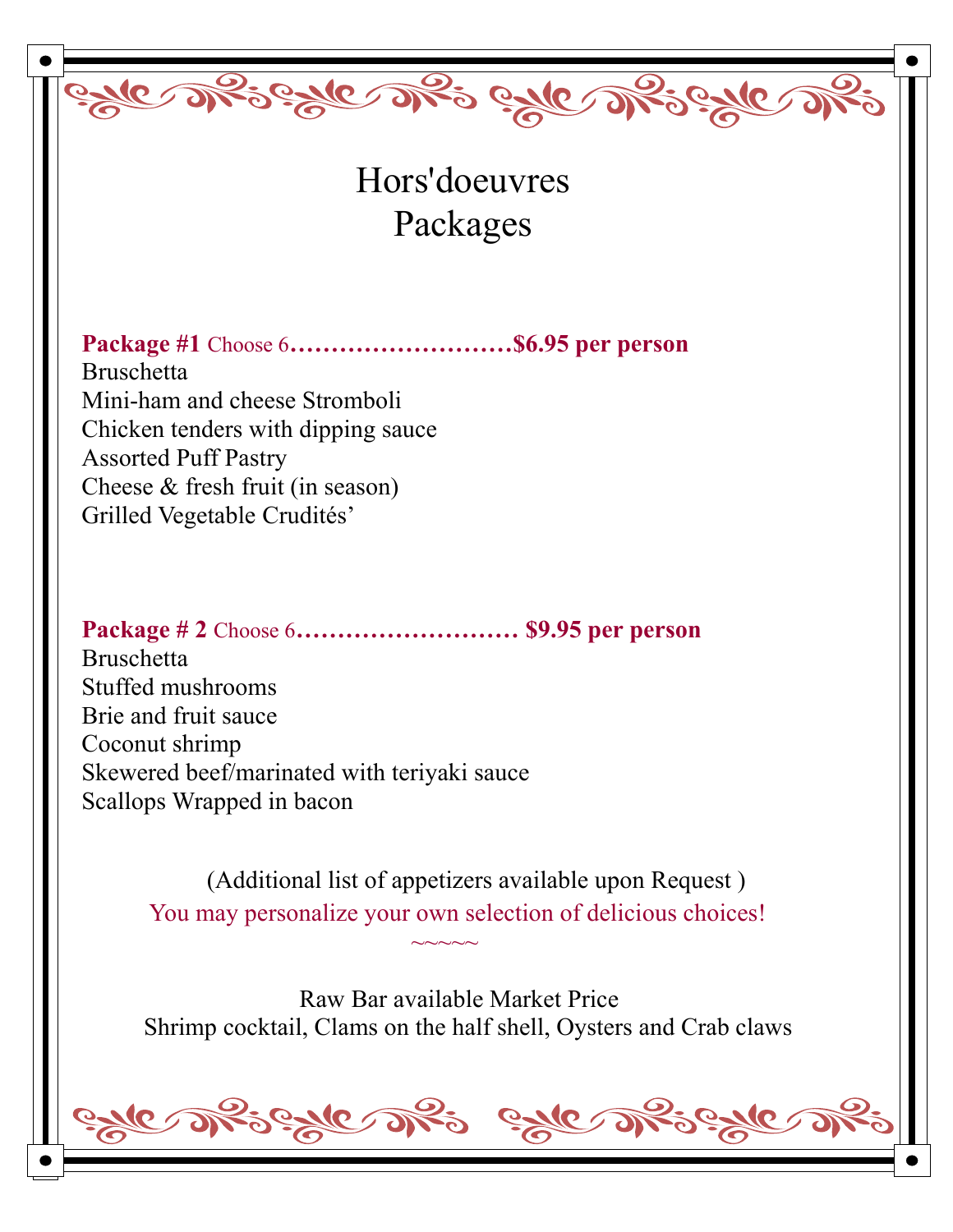Wedding Bar Packages

BUC DRS BUC DRS GALE DRS GALE

We offer a 5 hour reception only with the Option to close bar during dinner

**Open Liquor Service Package…………...\$26.50 per person** Call brand liquors, Mixed drinks, Beer, wine, & soda

**Open Beer & Wine Package……….…….\$24.50 per person** Beer & wine (Merlot, Cabernet Sauvignon, White Zinfandel, Pinot Grigio, Chardonnay, & Riesling), & soda

**Open Soda Package…………………... No Extra Charge** Soda, juice & Lemonade, Iced Tea, Coffee Service Unlimited Included in the Wedding Package!

**\* Extend your reception 1 hour by closing the bar during dinner**

LIQUOR LIABILITY— GUESTS MUST BE OF THE LEGAL AGE 21 TO CONSUME ALCOHOLIC BEVERAGES. ALL ALCOHOL MUST BE SERVED BY EMPLOYEES. WE RESERVE THE LEGAL RIGHT TO REFUSE FURTHER SERVICE TO ANY GUEST WHO IS VISIBLY INTOXICATED. ALL ALCOHOL CONSUMPTION IS RESTRICTED TO THE EVENT SITE ONLY. WE HAVE A "NO SHOT" POLICY. NO EXCEPTIONS.

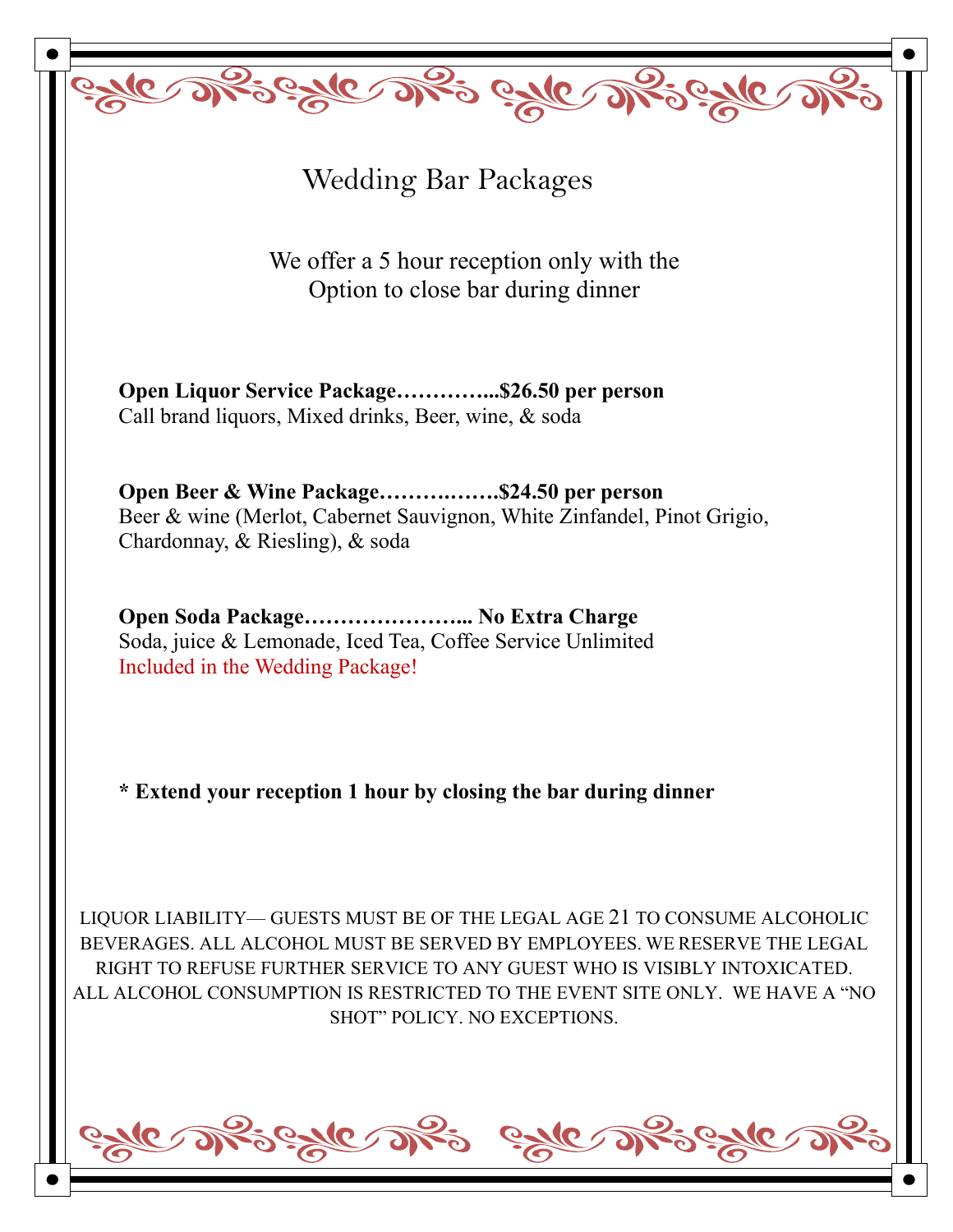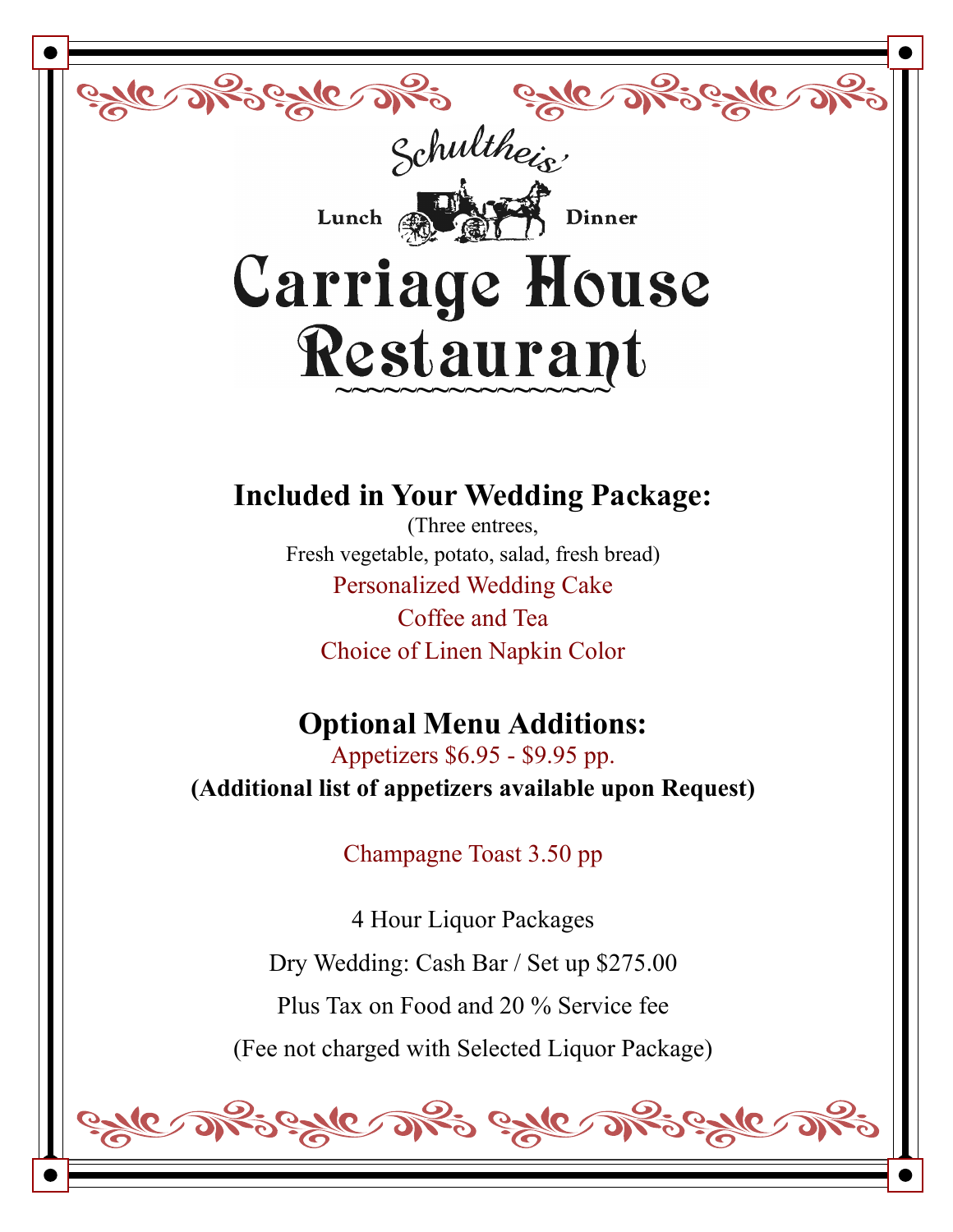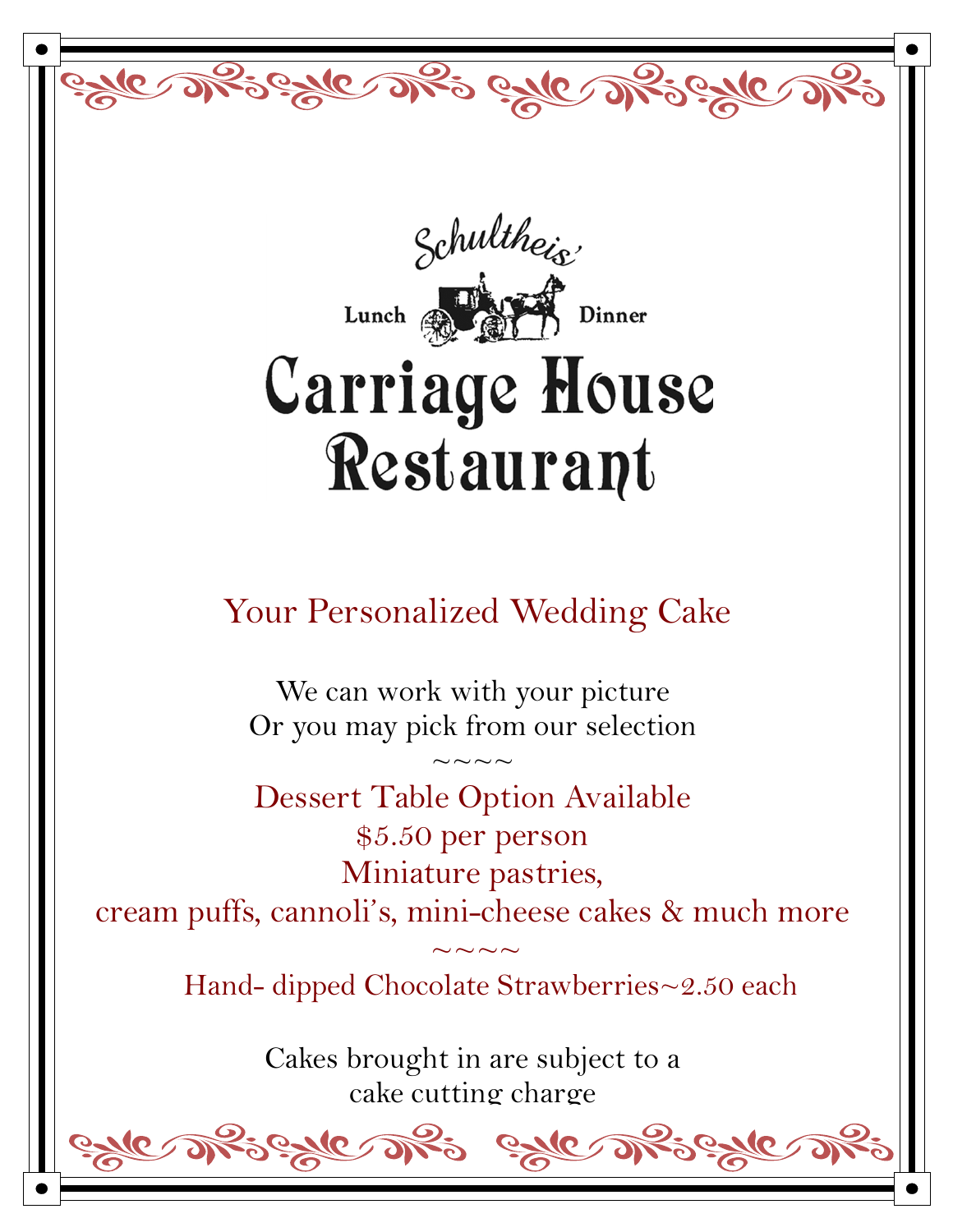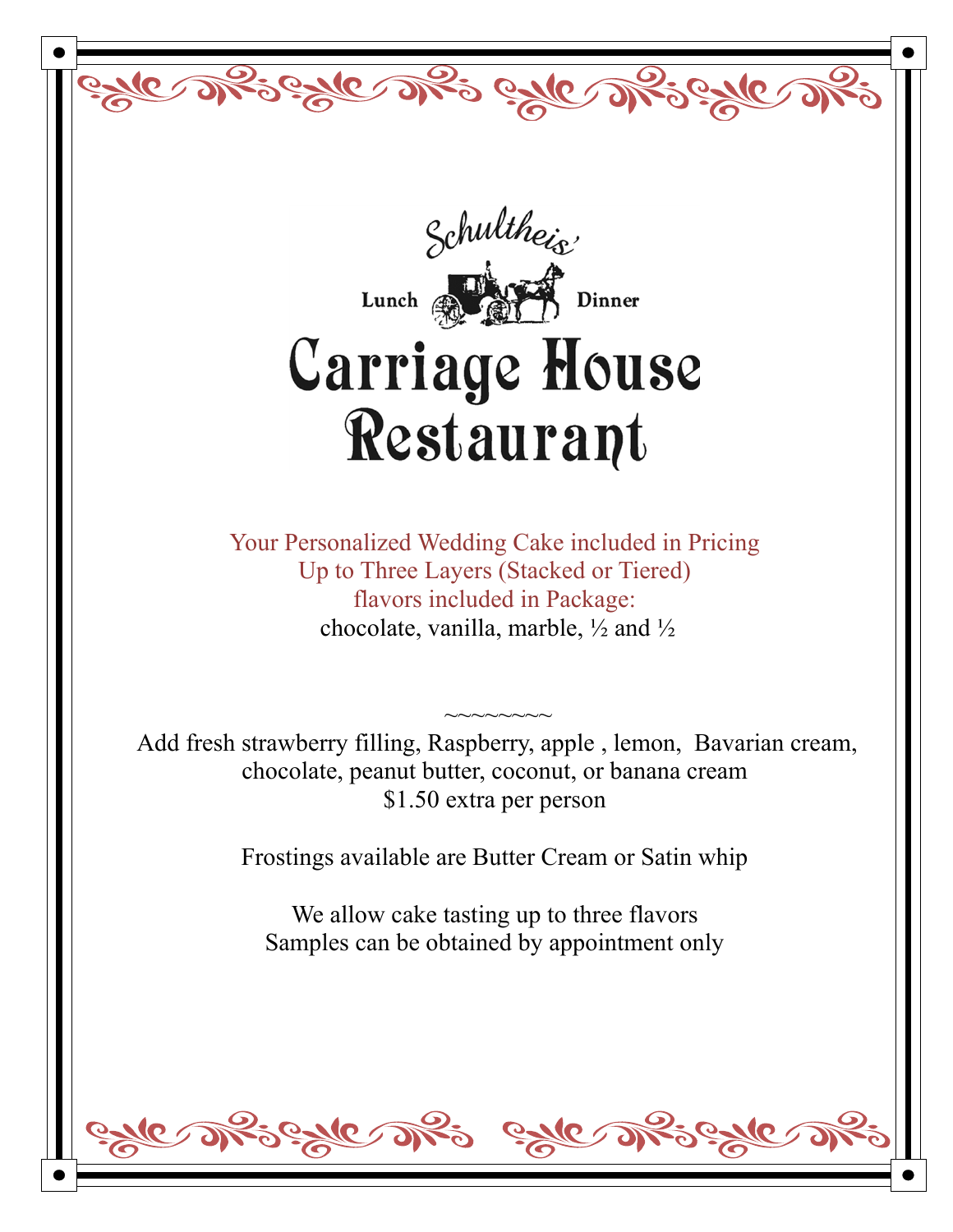Thank you for considering Our Restaurant for your special get together. We will do everything we can to ensure that it is a success!

Byle of Bigdle of Bigdle

We have an excellent in-house florist who will assist You with your floral ideas Standard Ivory or White linens provided with Your choice of napkin color

 $\sim$  $\sim$  $\sim$  $\sim$  $\sim$ 

~~~~~~~~ 60" rounds tables for up to 10 persons

Skirting for head table, gift table, cake table, chair bows available to rent

> Specialty linens available to rent based upon selection and size and color

Schultheis Carriage House 745 Gravel Pike, Route 29 , East Greenville , Pa [Schultheiscarriagehouse@comcast.net](mailto:Schultheiscarriagehouse@comcast.net) [www.carriagehouserestaurant.net](http://www.carriagehouserestaurant.net/) [www.carriagehouse/facebook.com](http://www.carriagehouse/facebook.com)

215-679-7700

 $\mathbf{Q} \leq$ 

 $\tilde{\mathcal{S}}$ 

le af